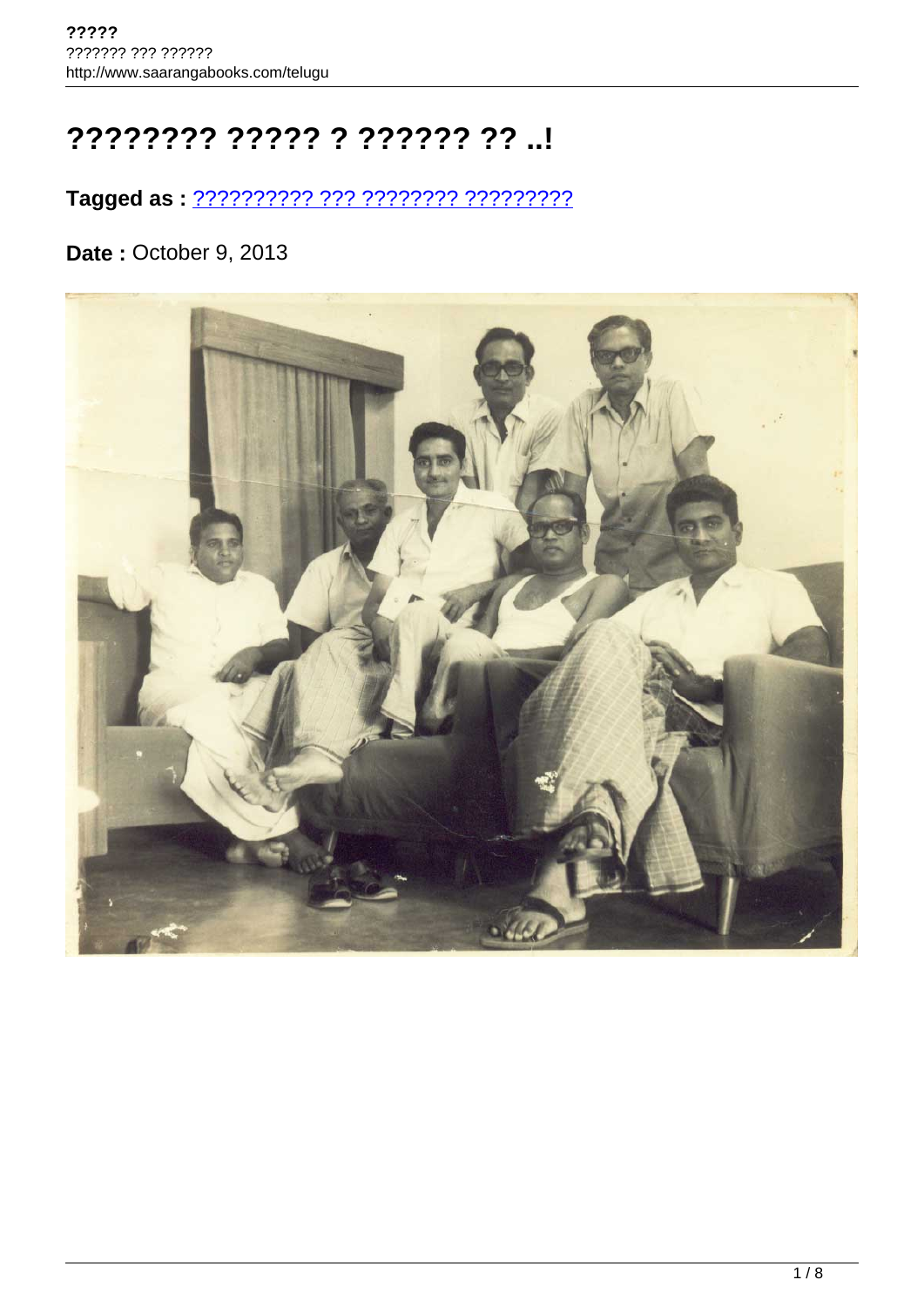???? ???? ????

"????? ???? ?????

?????? ?????????? ??

777777777777 ????????"

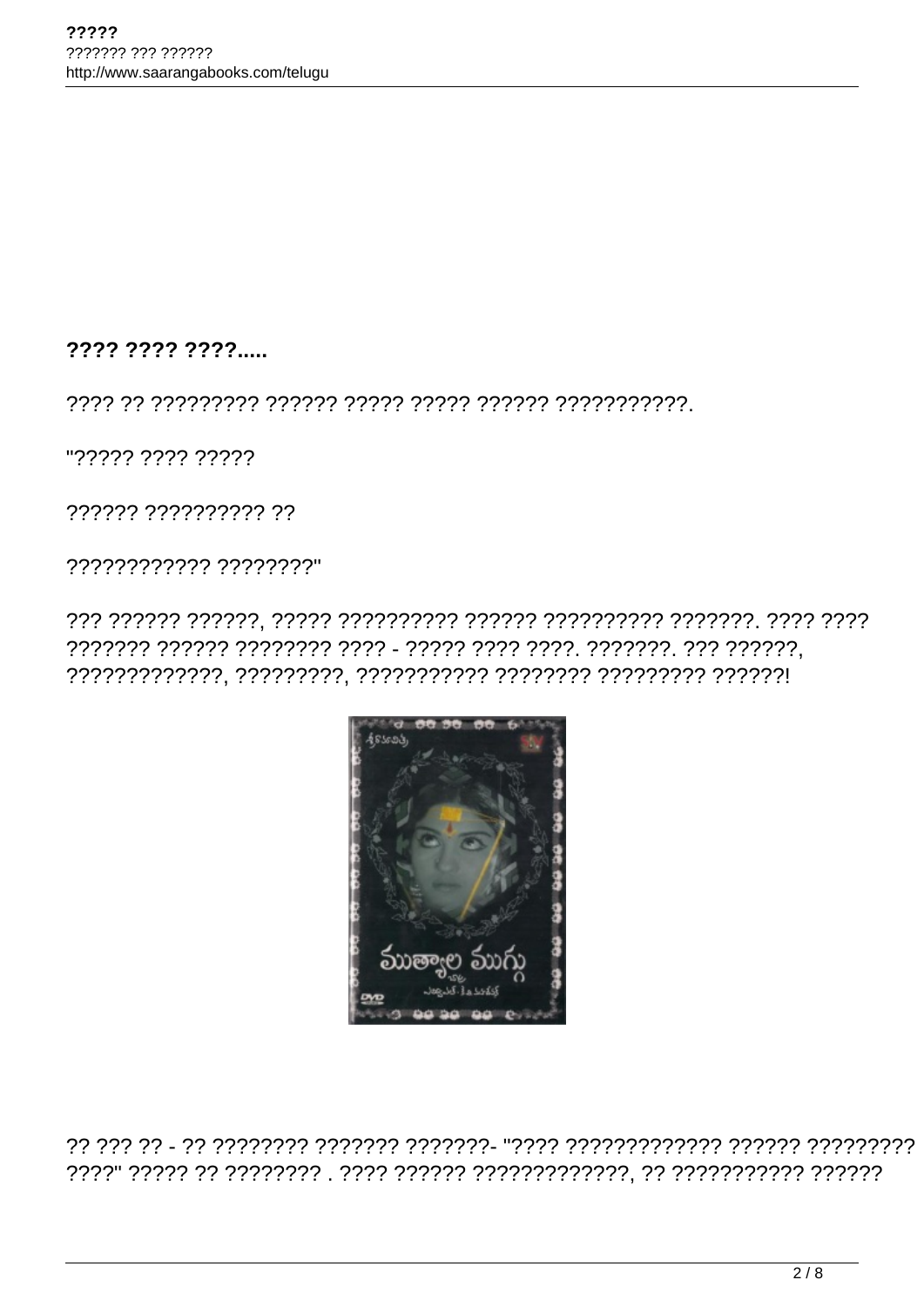77777 71 77 777777 77777777

????????????

??. ????? ????? ????? ?????? ?????!

7777777 7777777 777777 77777777771

רְרְרָךְ ךָ רְרְרְרְרָךָ רְרִירְרְרָרָי יְרִירְרָרְרָךְ רְרִירְרְרְרְרְרְרְרְרָךְ רְרִירְרָרְרָךְ רְרִירְרְרְר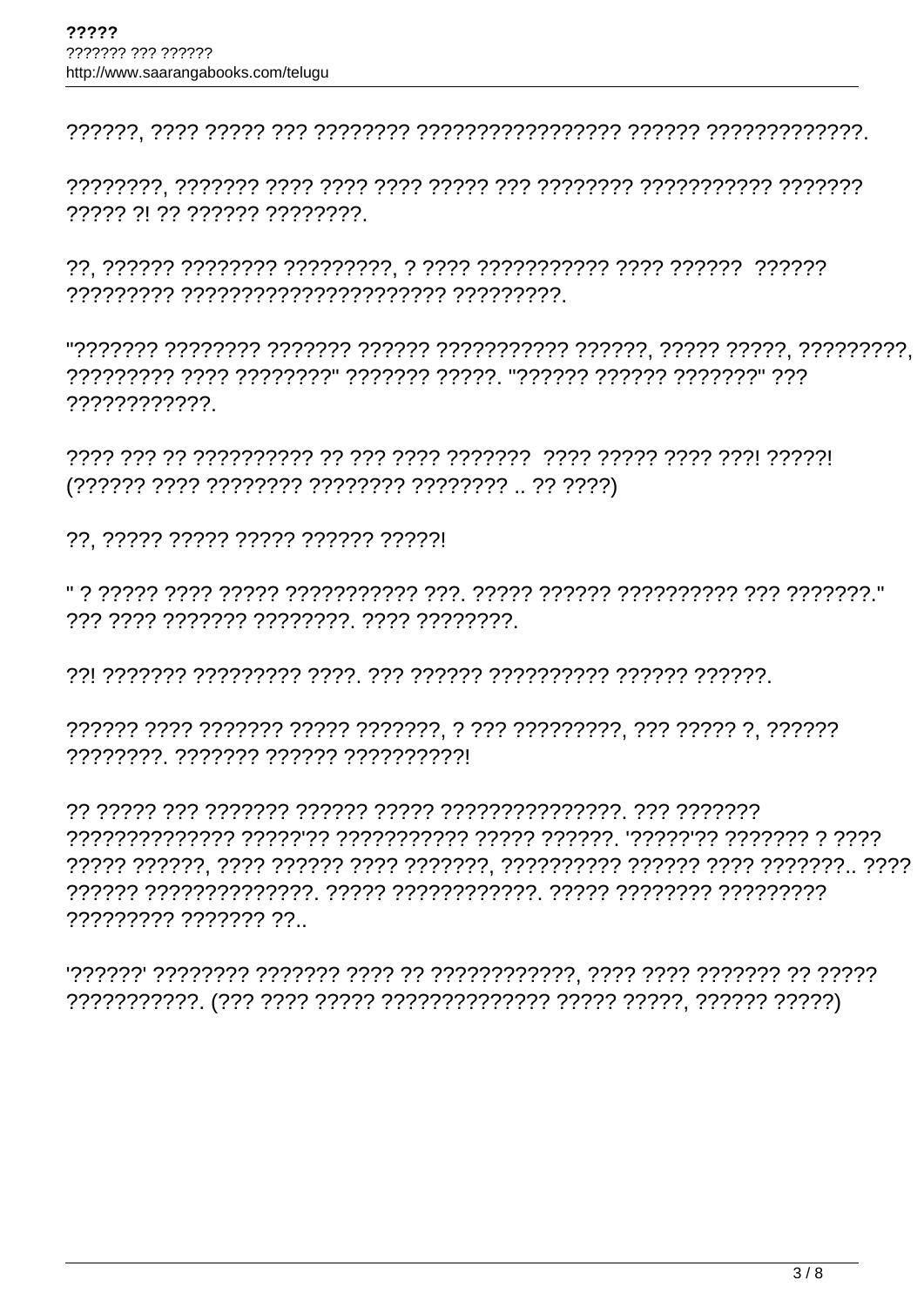

??????????

????? ??????

? ???? ?????? \_

???? ???? ???????

?????? ?????? ???????)

???????? - ???? ?????? - ??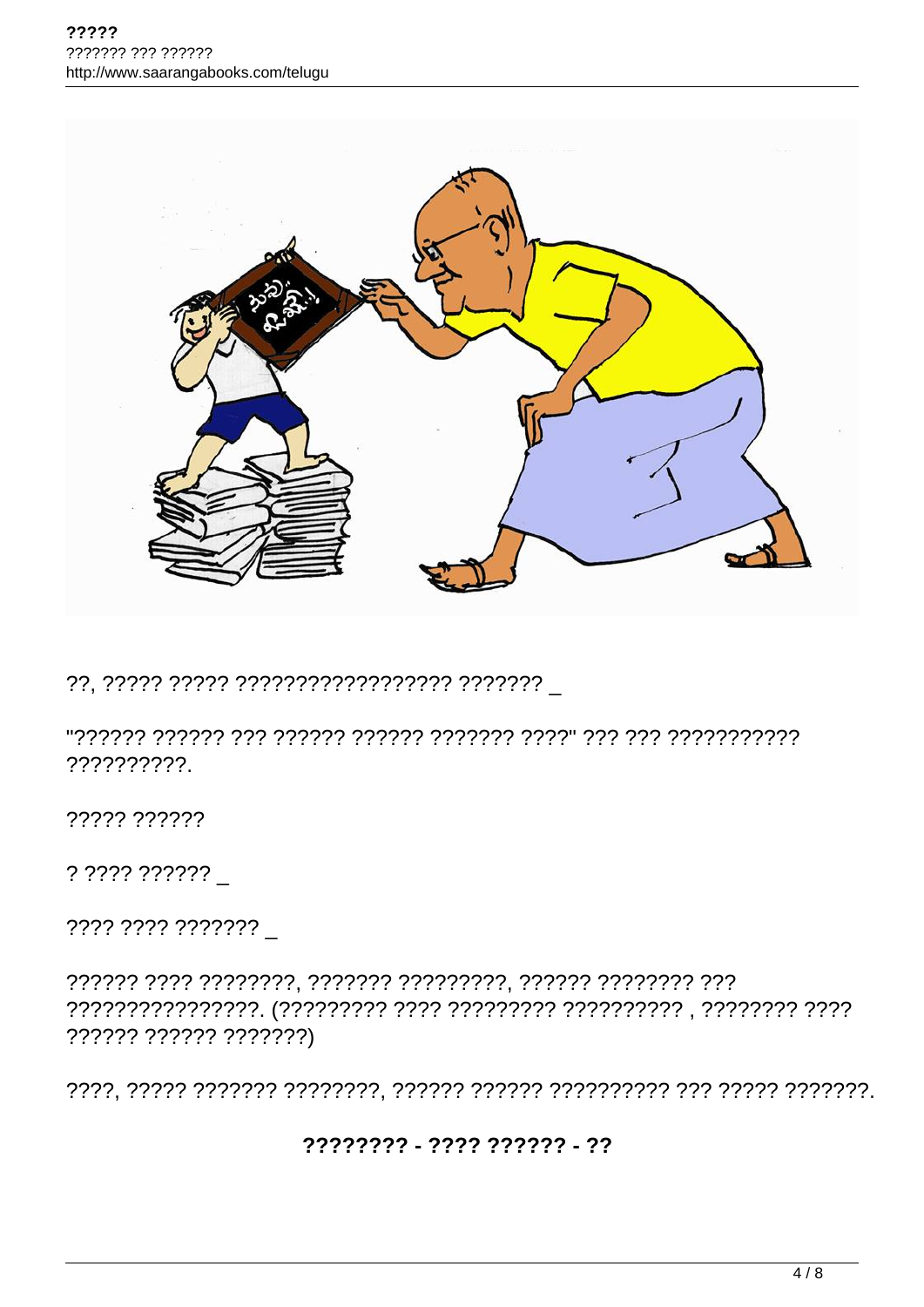77777 7777777 7777777 77777771

"!??????? !?????? ???????????? ??????!"

 $???????$ ")



7777777777

ְיִיְרְיִיֹן יִיְרְיִיְיֹן יְיִיְיְיִיְיָן יִיךְ יִיְרְי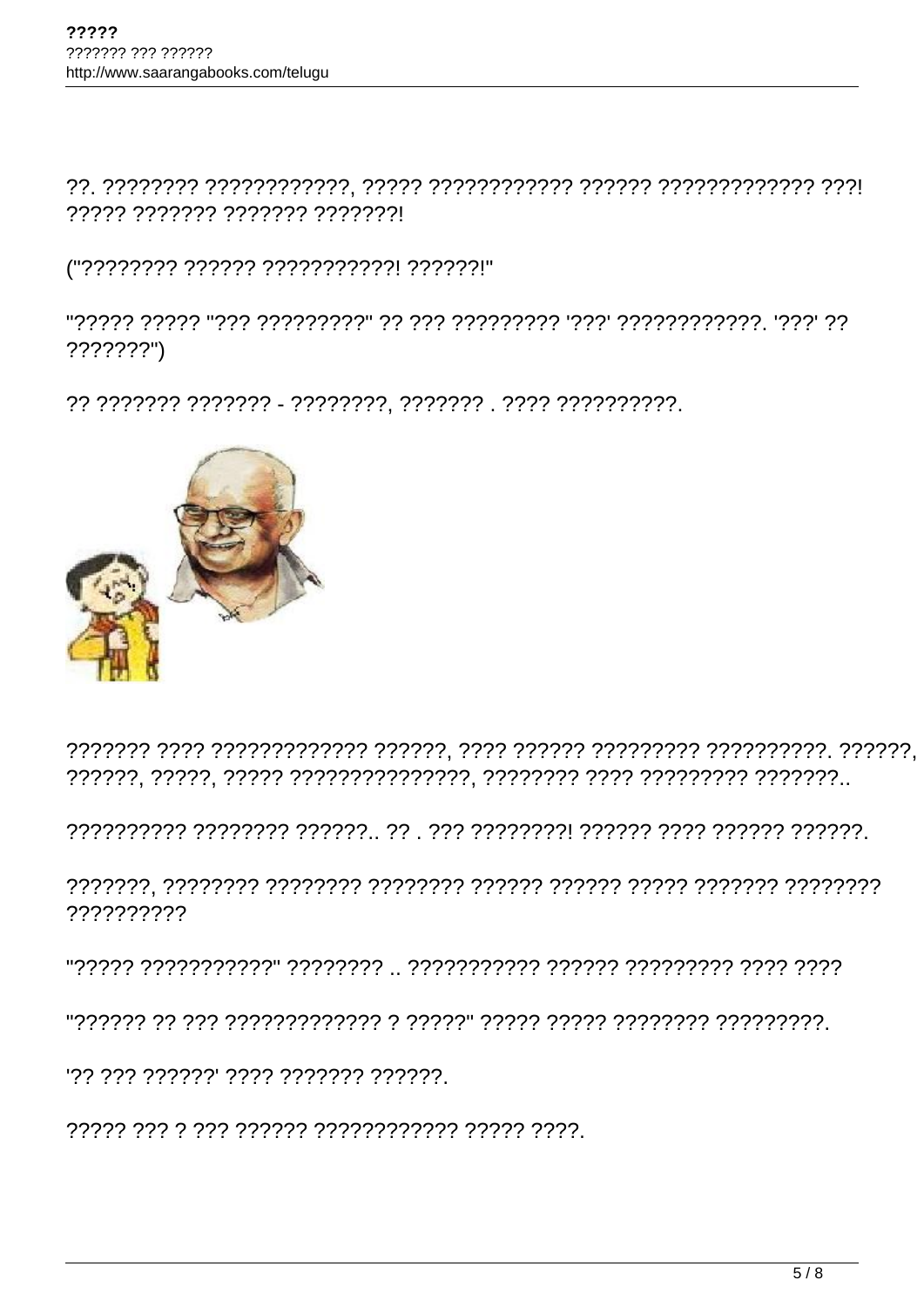??? ???? ??? ????!

777 77777 777 77777777 77777777

<u>וְיִרְיִרְיָךְ הְיִרְיָרְיָךְ הְיִרְיְרְיְרְיְרְיְרְיְרְיָךְ הְיָרְיֹךְ הְיָרְיָךְ הְיָרְיָרָ הְיָרְיָרָךְ הְי</u>

777772 . 7777 ? 777777777711

## ??? + ????????????????????????????

ורווירויך ווינווין בינוי בינוי ווינוויון ווינוויון ווינווין ווינוין ווינוי ווינווויון

????????? ??? ??? ?????????

???????) ???????????. ?? ???????? ????? ??????.

777777 7777777777777777777 77777777777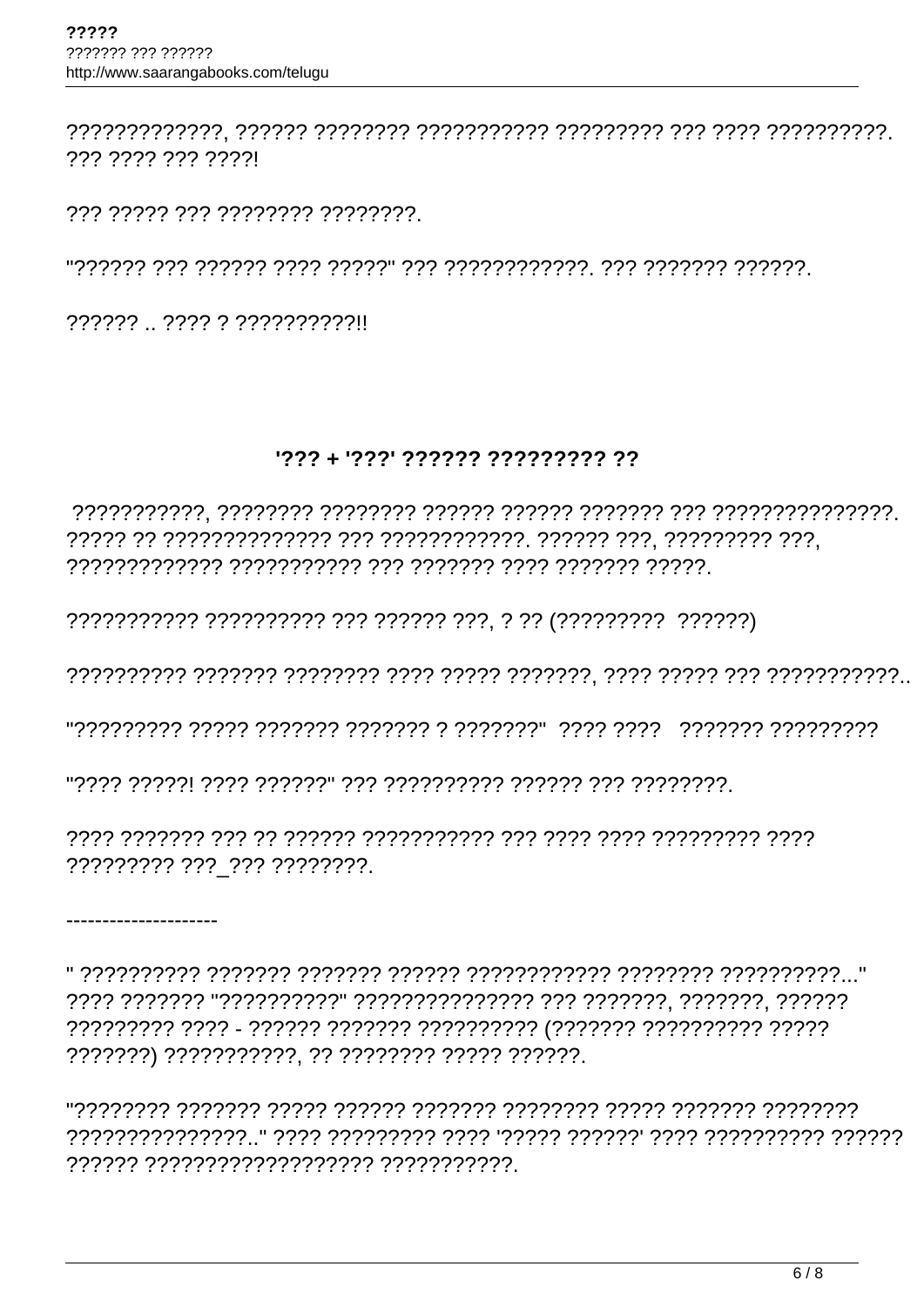<u>וְיָרְיִרְיִרְיִרְיִרְיָרָךְ הְרָרְיִרְיִרְיִרְיִרְיִרְיִךְ הְרָי</u>

## 2222222 222222222

"2222 2222 22 22221"

777777 777777771

??????? ???

<u>?????? ??????? וְלִיךְ הַיְלְיֹתֲלִיךְ הַיְלְיֹתֲלִילְלִיךָ יִלְיֹלְלְיֹתֲלִילְלִילְלִי לְלִילְלִילְ הַלְלִלְל</u> ???????????

<u>יורי ויולי ויוליוויולי ויולין ויוויוויון ויוולין ויוויוויוויון ויוולין ויוו</u> ?????????